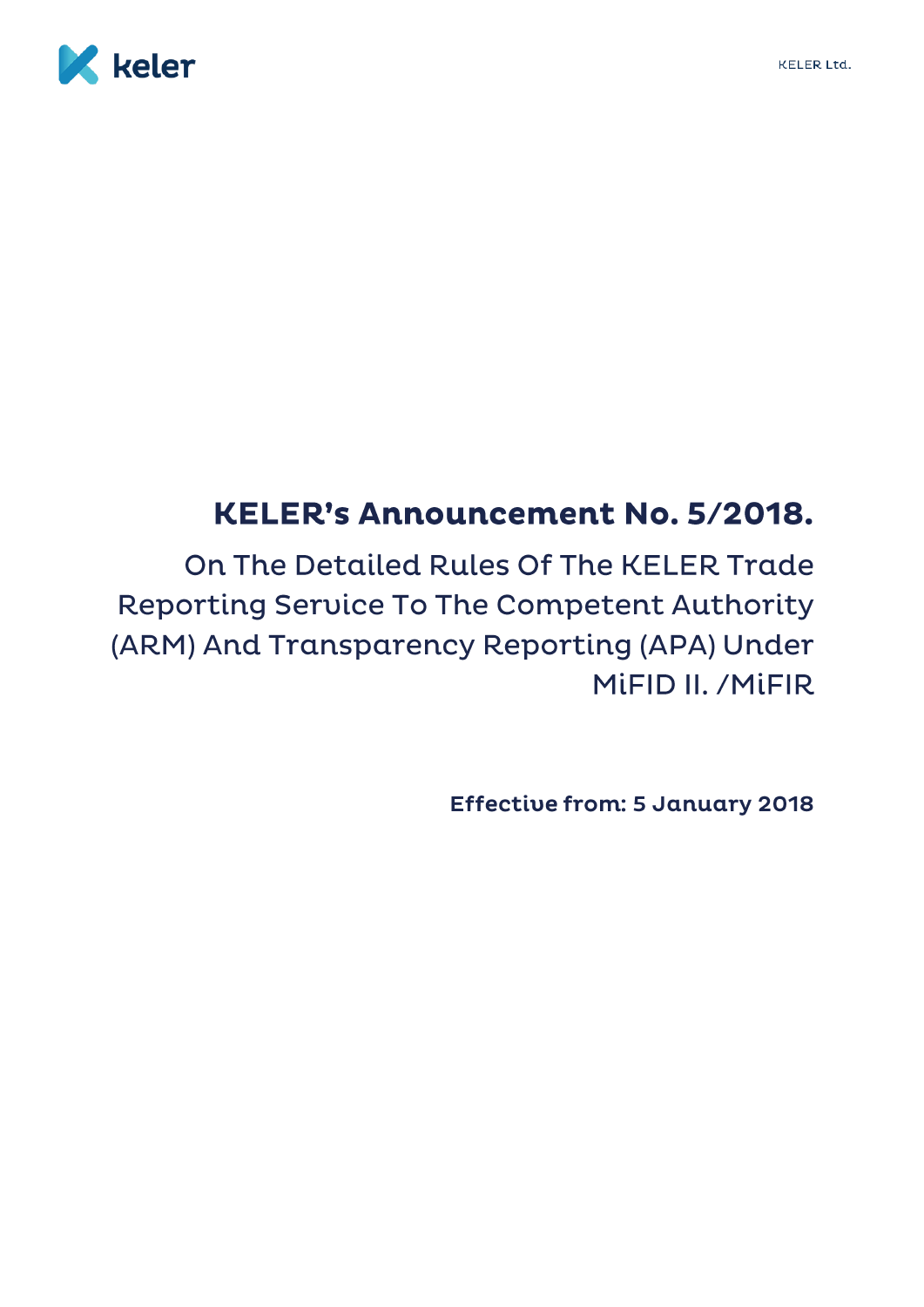

This Depository Announcement gives details on the rules of the services covered by Points 8.8. and 8.9. of the General Business Rules of KELER Ltd. (KELER), i.e. the services to meet the obligation of disclosure stipulated in Articles 20-21. of Regulation (EU) 600/2014 (MiFIR), and the trade reporting requirement stated in MiFIR Article 26.

# **Rules on the ARM role – Process of ARM reporting**

KELER offers to its clients the service of forwarding to the MNB (Magyar Nemzeti Bank = the central bank of Hungary) the report stated in MiFIR Article 26. (ARM reporting).

The process ensures that the necessary reports are sent to KELER either automatically (web-service) or by manual upload (through the KELER Trade Reporting system). KELER will perform first level format and logic validation of the reports submitted.

Format validation includes some content validation also, for example, not only the length, but the actual value of the LEI codes stated in the report is checked, i.e. reports can contain LEI codes that are actually issued. ARM reports can be sent to KELER in XML or XLSX format. KELER forwards to the MNB the reports in XML format complying with the ISO standard.

The license to be acquired by KELER is valid in all European countries, and thus it is possible to send transaction reports not only to the MNB, but to the competent authority of other countries also. However, it is highlighted that the condition of sending reports to the competent authorities of other countries is the creation of the appropriate communication relationship between KELER and the authority concerned, which requires both time and development. Therefore, sending transaction reports to authorities other than the MNB is subject to individual analysis.

The status of reports sent to KELER is available continuously in the KELER Trade Reporting system, i.e. it can be monitored whether the MNB accepted the reports. Erroneous report confirmations include the error cause also.

The ARM reporting submitted to KELER can include several trades. KELER validates reports and forwards to the MNB the reports that meet format and certain content requirements, erroneous reports are rejected.

Once errors are corrected, instead of the earlier full package only the corrected files need to be submitted to KELER, otherwise the reports already accepted would be rejected as duplicates if they were submitted again.

#### **Process of report correction, modification**

Two message types can be sent for ARM reports: new report (New) or cancellation (Cancel).

An earlier submitted report can be amended also, but there is no separate message type for modification: first a cancellation message needs to be sent for the earlier submitted trade, and then a new report is to be sent to submit the necessary amendments.

It is important that in the new report submitted for amendment purposes the transaction reference number originally stated can be used again.

For cancellation, instead of resending the entire report, it is sufficient to state the following data:

- > Transaction reference number;
- $\triangleright$  LEI of the executing legal person and;
- $\triangleright$  LEI of the submitting legal person.

The transaction reference number and the LEI of the executing legal person clearly identify the trade to be cancelled.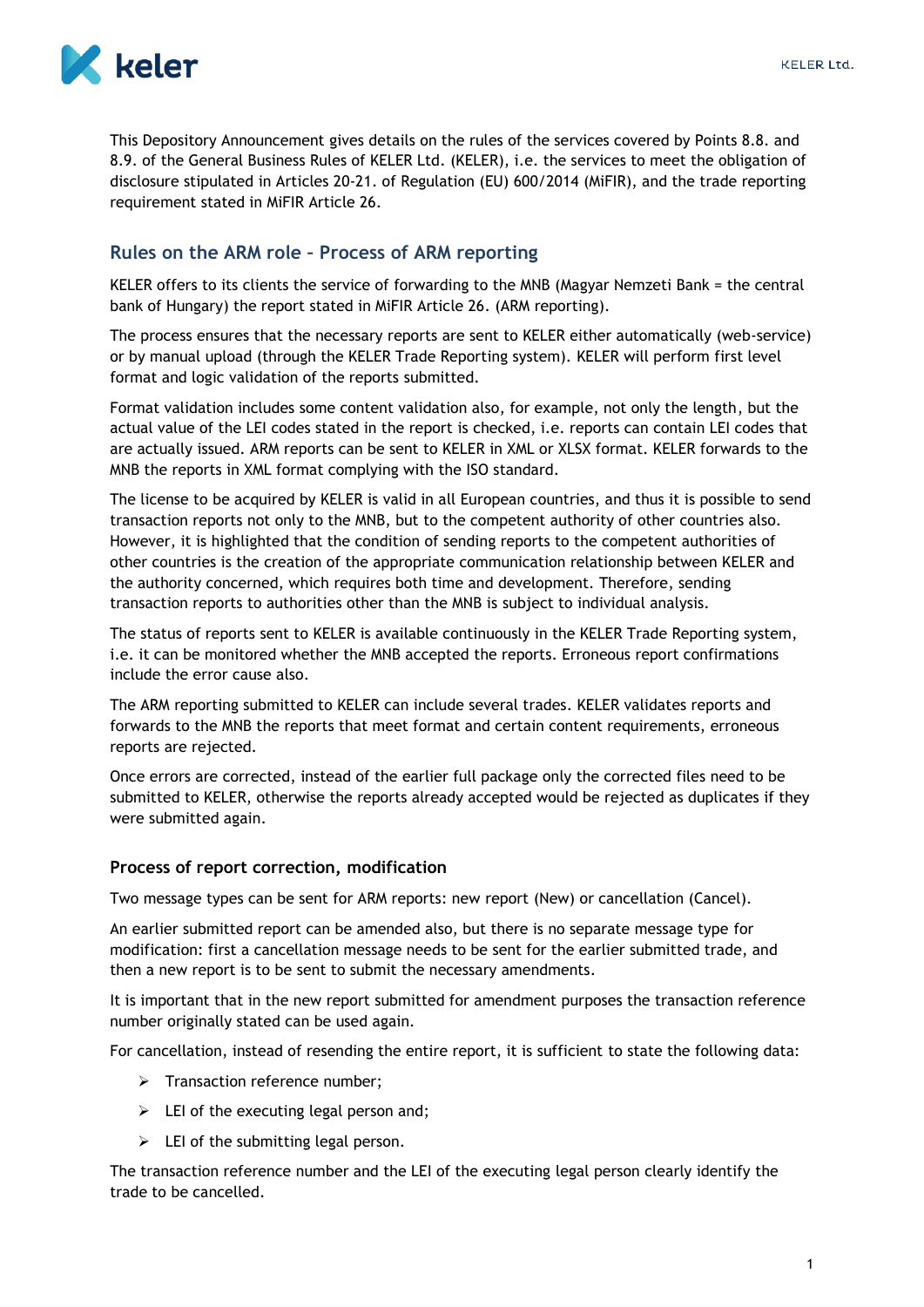

In addition to the reports already accepted by the competent authorities, the reports in pending status can also be cancelled, and thus, if a trade is pending for several days due to the ISIN Code validation, a cancellation message can be submitted for this trade, the cancellation will be executed immediately, and the trade status will change from pending to cancelled.

However, no cancellation message can be sent for the report rejected by the competent authority.

In the case of modification, if no cancellation message was uploaded earlier for the trade concerned, the new report submitted as modification will be rejected as a duplicate message, as the transaction reference number stated in the report is already in the system.

A message including several reports can include new and cancellation messages also. In the interest of successful report processing, the new and cancellation messages for the same trade are not recommended to be submitted in the same file. In this case, our Clients are requested to submit separate messages to KELER.

# **Use of ISIN Code**

ISIN Code as a key product identifier for ARM reports is checked by the competent authority prior to accepting the trade report.

The ISIN codes stated in the reports are checked against the so-called Financial Instruments Reference Data System (FIRDS) database maintained by ESMA. FIRDS is updated daily with the data submitted by trading venues and systematic internalizers (new product ISIN Code).

If an ISIN Code is not included in the ESMA system, the report is not rejected immediately, but will be checked continuously against the FIRDS database in the following 7 days. If the ISIN in the report gets into the FIRDS in this period of seven days, the report is accepted, however, if the ISIN is not added to the database during these 7 days, the report will be rejected.

ESMA defined the following rules on the use of ISIN Codes:

- a) When a trade is executed on an EU trading venue, SI or off-market (XOFF\*), the ISIN of the instrument (field 41) is checked against the FIRDS database.
- b) When a trade is executed on an organized trading venue outside the EU, the ISIN Code of both the instrument and the underlying instrument (fields 41, 47) are checked, one of them must be included in the FIRDS database.
- c) For OTC transactions (Venue field value XXXX\*), the ISIN Code of the underlying instrument (field 47) is checked against the FIRDS database;
- d) For OTC trades and trades on regulated markets outside the EU (Venue field value XXXX, if the underlying instruemnt (field 47) is an index, the ISIN Code in the report is not checked.

If the venue field value is not a MIC Code, then:

- $\triangleright$  \*XOFF if the instrument is listed on a regulated market, but the trade is made outside that market
- $\triangleright$  \*XXXX if the instrument is not listed on a regulated market (it has no ISIN Code), but the underlying instrument is traded on a regulated market)

The chart published by ESMA illustrates the above: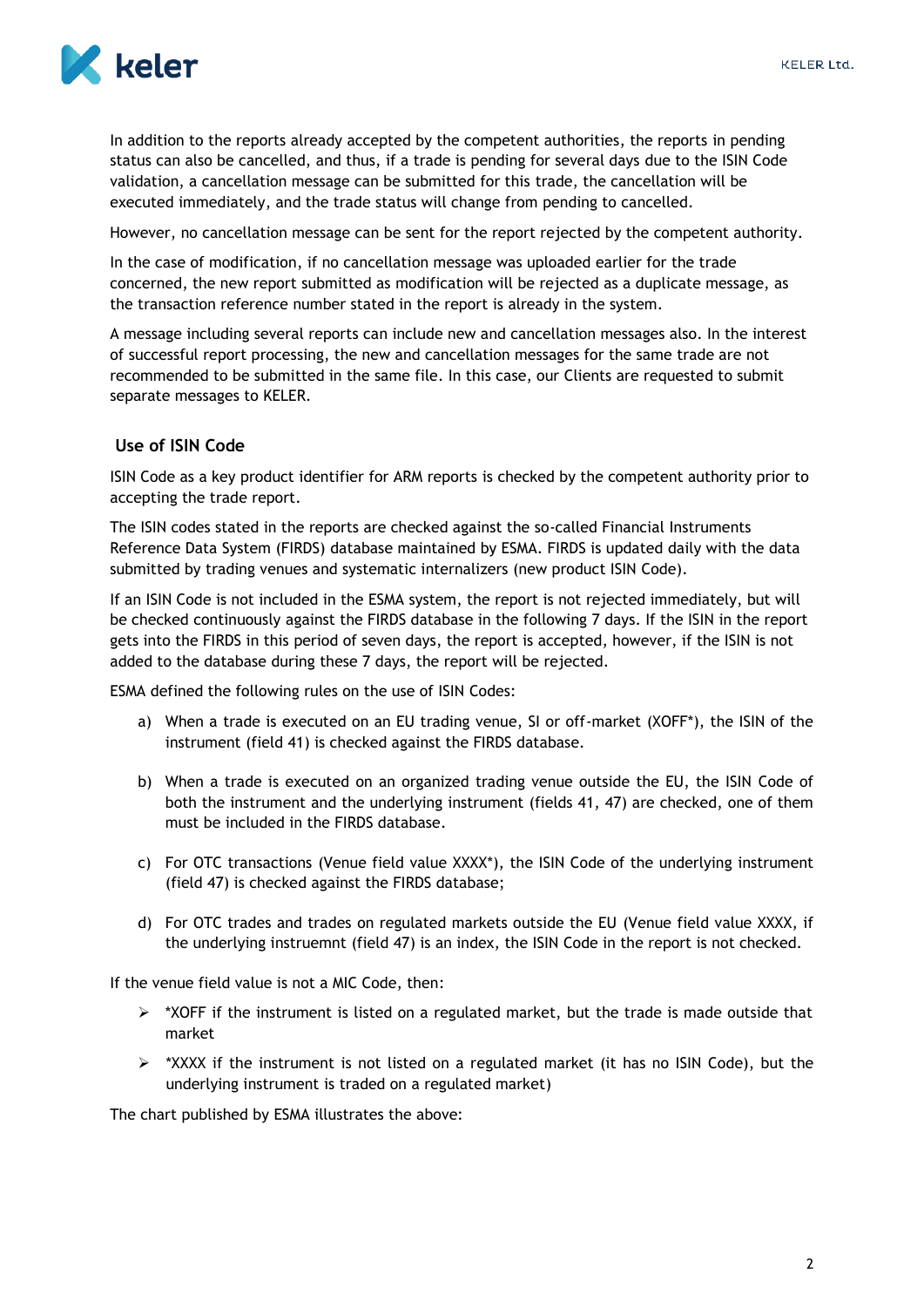

**KELER Ltd.** 

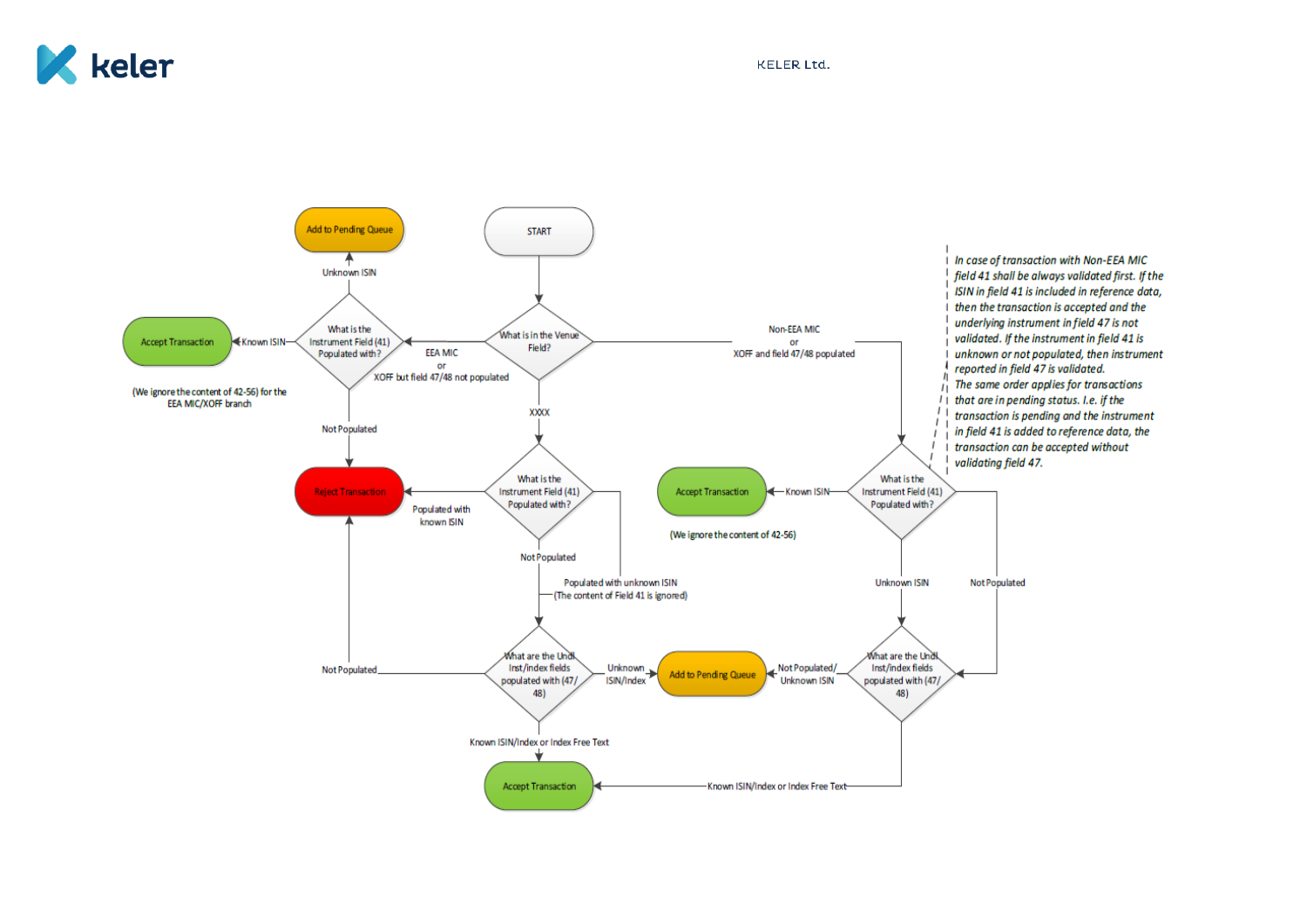

#### **Submitting KELER trade reports**

The KELER Trade Reporting system receives the transaction reports submitted to KELER. Regarding ARM reports, the KELER TR system receives the reports between 8:30 and 18:00 on business days.

In this period, reports can be submitted to KELER either manually or via web-service, and the confirmations of the reports uploaded and sent to KELER are also available in this period, in accordance with the cut-offs to receive and confirm messages.

Outside the above operating hours, the KELER Trade Reporting system is not available, i.e. new reports cannot be uploaded, and the monitoring functions related to the earlier sent reports cannot be viewed either.

In the case of normal operation (reporting services are available, processing and communication processes run properly) the confirmation messages by KELER on the result of format-logic validation of the reports submitted to the KELER Trade Reporting system and the confirmations received from the competent authorities are sent to the report submitting party within 30 minutes.

When reports are uploaded manually, confirmations are available on the web interface of the Trade Reporting system. The confirmations of web-service uploads are also available on the web interface.

If operation is disrupted (in the case of technical and communication issues), KELER ensures that normal operation is restored within 4 hours of the time the issue arises. If issues arise that are expected to be resolved outside the daily operating hours of the KELER Trade Reporting system, the business continuity procedure finalized by KELER will be activated.

If due to an error (either technical or communication error) of the KELER Trade Reporting system the clients cannot submit reports in the system, KELER Service Desk informs the clients concerned without delay. The notice includes the description of the error cause and the expected correction time. If the error is not expected to be corrected during the same day operating hours of the KELER Trade Reporting system, as part of the related BCP process, the notice by KELER Service Desk will describe how reports can be forwarded to KELER. E-mail is the primary channel to submit reports in such cases, the e-mail address to be used will be sent in the notice by the Service Desk. KELER processes the e-mailed reports without delay and forwards them to the competent authority.

If a communication error arises between KELER and the competent authority, the clients can forward reports to KELER as per the normal operation, and reports will be managed in line with the BCP process finalized between KELER and the competent authority.

KELER does not assume any liability for delays caused by errors arising at the competent authority.

#### **FORMAT REQUIREMENTS OF REPORT FILES**

At request the clients will be sent the KELER specifications that define the format requirements of report files.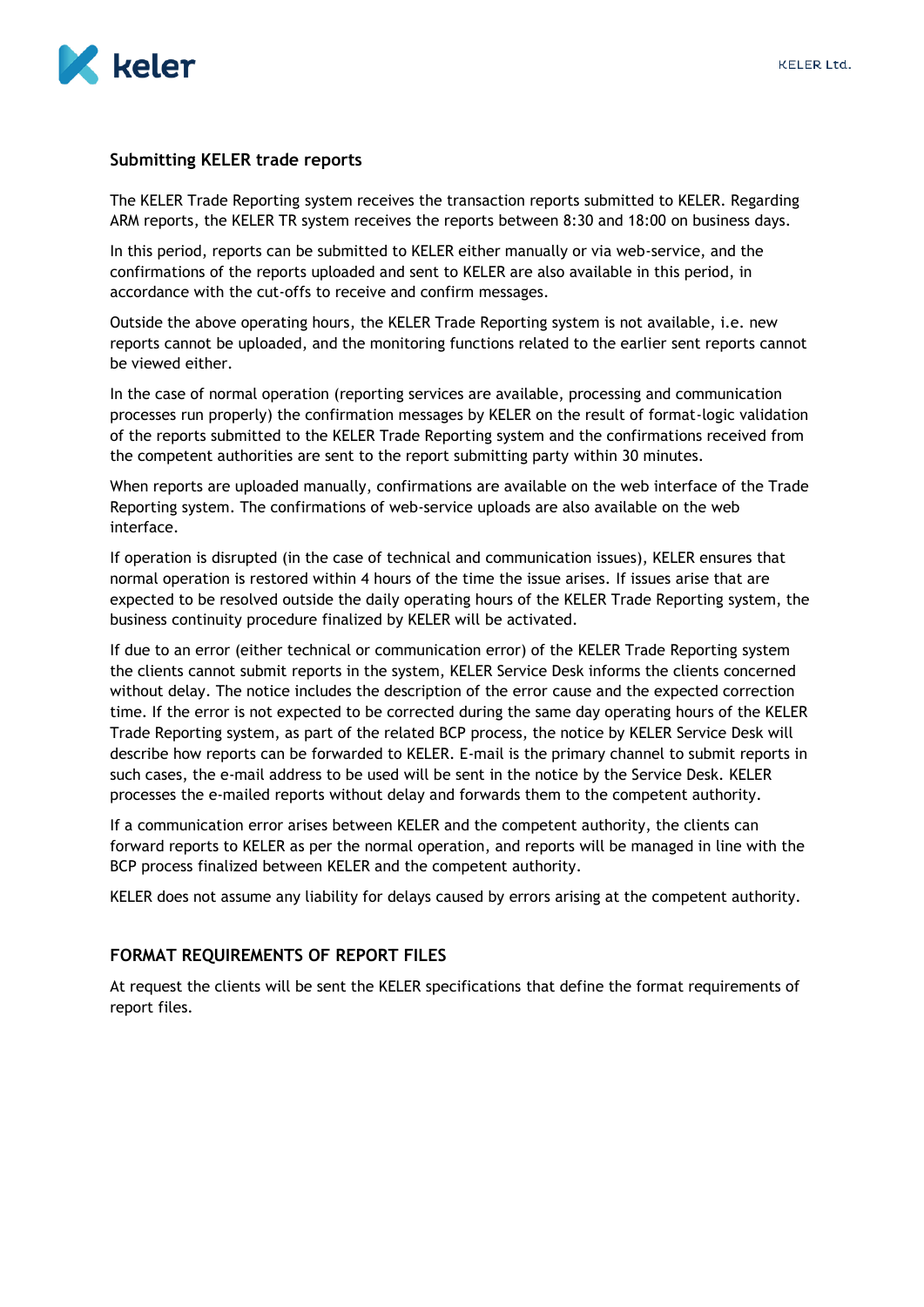# **Rules on the APA role – APA reporting process**

As an APA, KELER offers the planned service to meet the following requirement:

• post-trade transparency;

Regarding post-trade transparency, trades in "equity like" and "non-equity like" financial instruments need to be differentiated. In case of "equity like" trades data is to be made public within 1 minute after trading, while in the latter trade data is to be published within 15 minutes after trading. The fields to be populated will also differ depending upon the instrument type.

#### **Data to be published related to post-trade transparency**

The related regulatory technical standards (Commission Delegated Regulations (EU) 2017/583 and 2017/587, RTS 1 and RTS 2) summarize the data to be forwarded to and published by APAs. In terms of the data to be published, equity like and non-equity like instruments need tobe differentiated but KELER created one reporting template and thus our Clients can use the same format to publish the data of both instrument groups.. The KELER's system validates in each reports that the required fields were filled out related to the instrument. If the expected fields are not populated, KELER rejects to report the trade and sends an error message on the reason of rejection.

The KELER post-trade transparency template and the detailed message descriptions will be sent to clients at request.

#### **Publication of the post-trade transparency report**

**USE OF THE "ACTION TYPE" FIELD – STATUS MANAGEMENT**

All the first post-trade transparency report submitted, the value of "Action type" must be N.

KELER validates the reports submitted in terms of format and also performs logic, content validation for certain fields. The KELER's system accepts (and publishes) only the reports that are successfully validated.

Once accepted, the system publishes the report and after publication allows clients to query statuses (on web-service and on the TR system interface also). The status messages by KELER include all the data provided by the client, supplemented with the TIC generated by KELER (unique trade reference by KELER) and the time of publication.

**In line with the applicable regulations, when the above status is reached – i.e. the investment firm receives confirmation from the APA including all data it submitted, the TIC generated by the APA and the time of publication - the investment firm meets the post-trade transparency requirement.** If the system rejects the report during validation, it will not generate the TIC either, and the reporting party will receive an error message. For erroneous reports, all the errors in the report will be included in the confirmation message.

#### **Modification, cancellation of the published reports**

Only the already successfully published report (*the client received the related confirmation including TIC and the time of publication)* can be modified or cancelled.

If a message is to be cancelled, a new message is to be sent with all the earlier stated fields, the time of publication stated in the APA confirmation, and the TIC also. In this case, the value of the "Action type" field will be  $C$ " instead of  $R$ <sup>N"</sup>. KELER will publish the cancellation message also,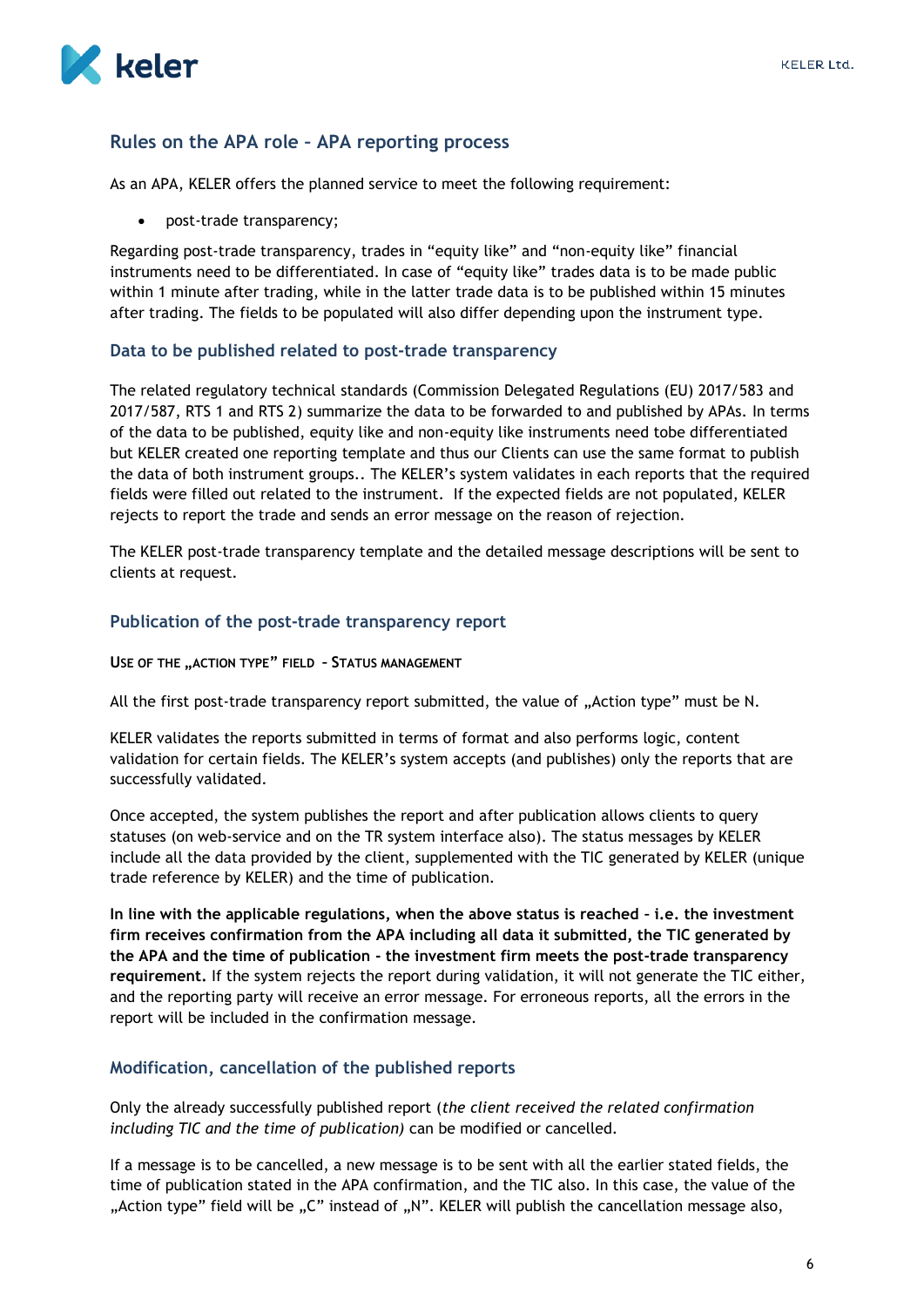

with "CANC" value stated in the FLAG field.

In the case of cancellation  $\mathcal{L}$ ") message no new TIC is generated, the TIC received in the earlier report is to be stated.

An earlier reported and published trade can be modified also  $($ "M" message). In this case, the reporting party first sends a cancellation  $($ "C") message.

The APA will publish this cancellation as described above, and then it is possible to send the modification message that is required to include all earlier stated data, with the modifications to be made. In this case it may occur that a field was populated earlier, but the same field is left blank due to the correction (this does not generate an error in validation if otherwise the business logic rules are met). KELER states the value "AMND" in the "FLAG" field when the modification message is published.

It is important that no new TIC is generated for the new message  $(0,0)$  then  $(0,0)$  submitted for amendment purposes, i.e. the reporting party is required to state the original TIC in both the "C" and the "M" message.

There is only one exception to the above rule: when the value of the "Instrument identifier" **field changes during the modification. In this case, the earlier report is to be cancelled with a**  "C" message, and then a new "N" message is to be submitted once the cancellation message is published. The reporting party is required to leave blank the TIC field, as for all "N" messages, **and KELER will generate a new TIC for the report that will exist in the system as a report independent from the earlier corrected report.** 

|   | Event                                                                                      | Value of<br><b>Action type</b><br>field | Value of<br><b>FLAG</b> field<br>published | Is the TIC stated in<br>the report to be<br>sent to KELER? | <b>Note</b>                                                                                                                                                                                                 |
|---|--------------------------------------------------------------------------------------------|-----------------------------------------|--------------------------------------------|------------------------------------------------------------|-------------------------------------------------------------------------------------------------------------------------------------------------------------------------------------------------------------|
|   | Submitting new<br>report                                                                   | N                                       | blank                                      | <b>No</b>                                                  |                                                                                                                                                                                                             |
| 2 | Cancellation of<br>earlier published<br>report                                             | $\epsilon$                              | <b>CANC</b>                                | Yes                                                        | Condition: an earlier published new<br>report must exist, publication means the<br>client received from KELER in the status<br>message the time of publication and the<br>PUBLISHED status.                 |
| ٦ | Modification of<br>earlier published<br>report (Instrument ID<br>field does not<br>change) | M                                       | <b>AMND</b>                                | Yes                                                        | Condition: a cancellation message for the<br>trade concerned (based on TIC) must<br>exist - in the status message the client<br>received the CANCELLED status.                                              |
| 4 | Modification of<br>earlier published<br>report (Instrument<br>ID field changes)            | N                                       | blank                                      | No                                                         | If the Instrument ID changes, it is not<br>amendment but a new trade: condition -<br>first the report to be corrected is to be<br>cancelled with a "C" message, and then<br>cancellation must be published. |

Possible scenarios:

#### **Stating the party required to publish – Validation**

MiFIR requires that only one of the counterparties to the trade is required to meet the post-trade transparency requirement through an APA.

The following rules determine which counterparty is to meet this requirement:

1) If one of the counterparties is an investment firm and the other counterparty is not, the investment firm is to meet the requirement;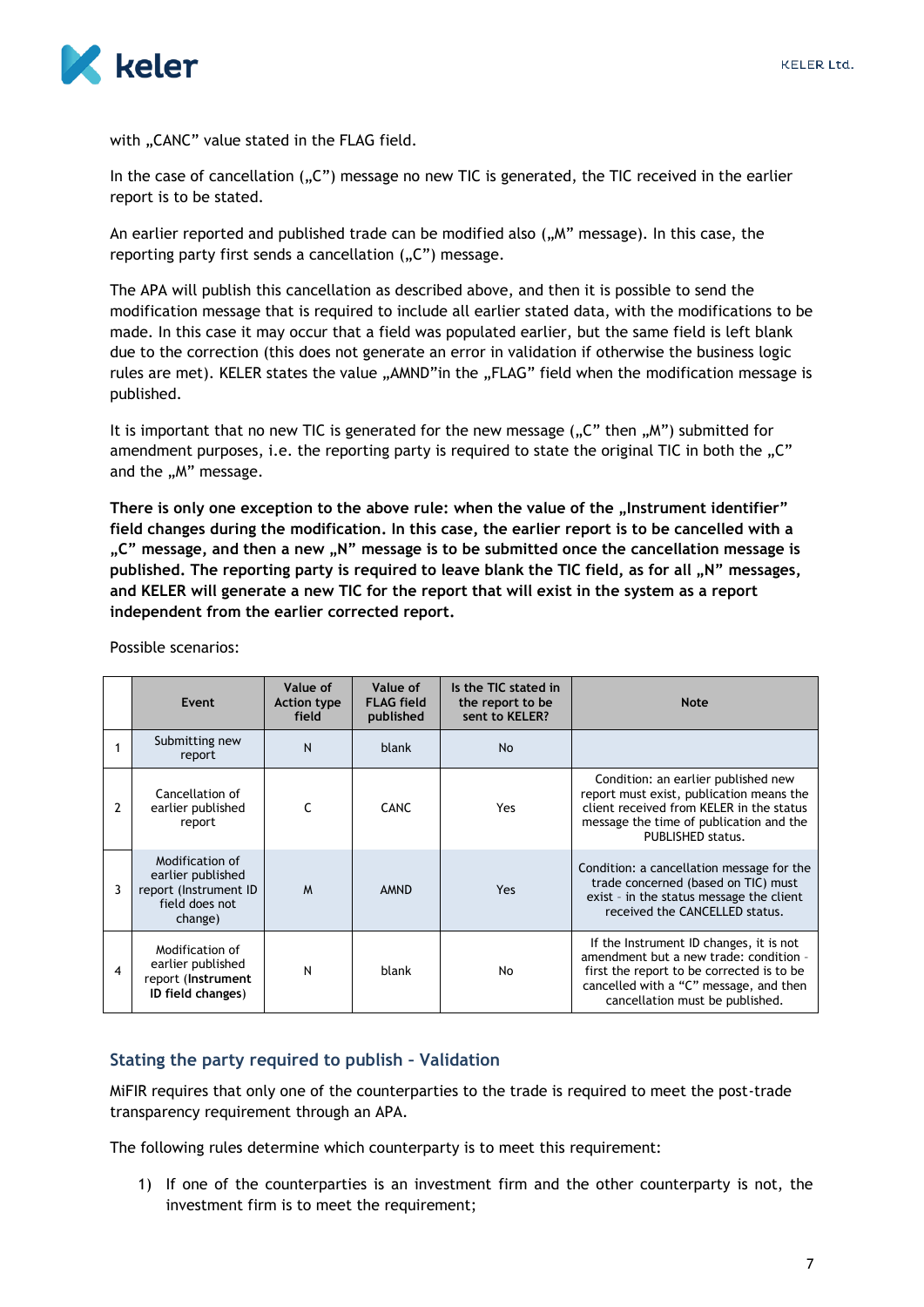

- 2) If both counterparties are investment firms, the seller is to meet the requirement;
- 3) If one of the counterparties is a systematic internalizer, and the other is an investment firm, the systematic internalizer is to meet the requirement;
- 4) If both counterparties are systematic internalizers, the seller is to meet the requirement.

If the reporting party filles out the relevant fields, the KELER's system validates which counterparty is required to publish the report. If based on the data populated in the relevant fields, it is not the party submitting the report that is required to publish the report, KELER sends a confirmation message to the submitting party accordingly, and the report will not be published. In other words, if the investment firm filles out the relevant fields, KELER will not automatically publish all reports, only the reports that the client is required to publish based on the above rules.

If the "COD" (Client code) value is stated in the "Counterparty ID type" field, the code itself is not to be stated in the "Counterparty ID" field, as in such a case it is always the party submitting the report that is required to publish trade data.

ESMA will keep a separate database on the investment firms that are considered systematic internalizers in certain instruments. KELER will be able to validate in this database, based on the LEI code provided, the type of the counterparty and the investment firm submitting the report. KELER will be able to perform such validations once the mentioned SI database is published by ESMA.

# **Outsourcing**

In line with the applicable regulations, the above validation by KELER is considered outsourcing of an important operative function of the Client, therefore KELER and the Client are required to comply with the provisions of the applicable regulations. These provisions are stated in Article 31 of Commission Delegated Regulation (EU) 2017/565 and Sections 79-80. of Act CXXXVIII of 2007 (Bszt.), where the provisions of the latter apply only to our Clients residing in Hungary.

The service contract between KELER and the Client includes the most important provisions related to outsourcing. In addition to these provisions, KELER and the Client make the following statements and assume the following obligations related to outsourcing:

The Client takes note that the outsourcing cannot result in the delegation of responsibility between the Client and its clients, and in relation to the granting and existence of the license by the supervisory authority, and cannot result in the transfer of the powers of the persons in management positions of the Client.

The Client is entitled to review outsourcing. As part of the review, the Client is entitled to request data from KELER and perform on-site reviews. The Client is entitled to perform the right to request data and perform on-site review once a year, unless justified.

In order to perform the on-site review, the Client sends the relevant request to KELER in writing. Within thirty days of receipt of the request, KELER offers to the Client at least three occasions of one hour each between 9:00 and 17:00 on business days, and the Client can select the most convenient time. During the review, the Client can request data from KELER on the KELER APA service only, and can ascertain that KELER complies with the terms stated in the applicable regulations. Once the reviews are performed, the parties prepare joint records on the review. If the Client detects compliance shortcomings, it is required to highlight them in the records. KELER investigates the shortcomings stated in the records within 30 days and informs the Client on the measures KELER plans to take.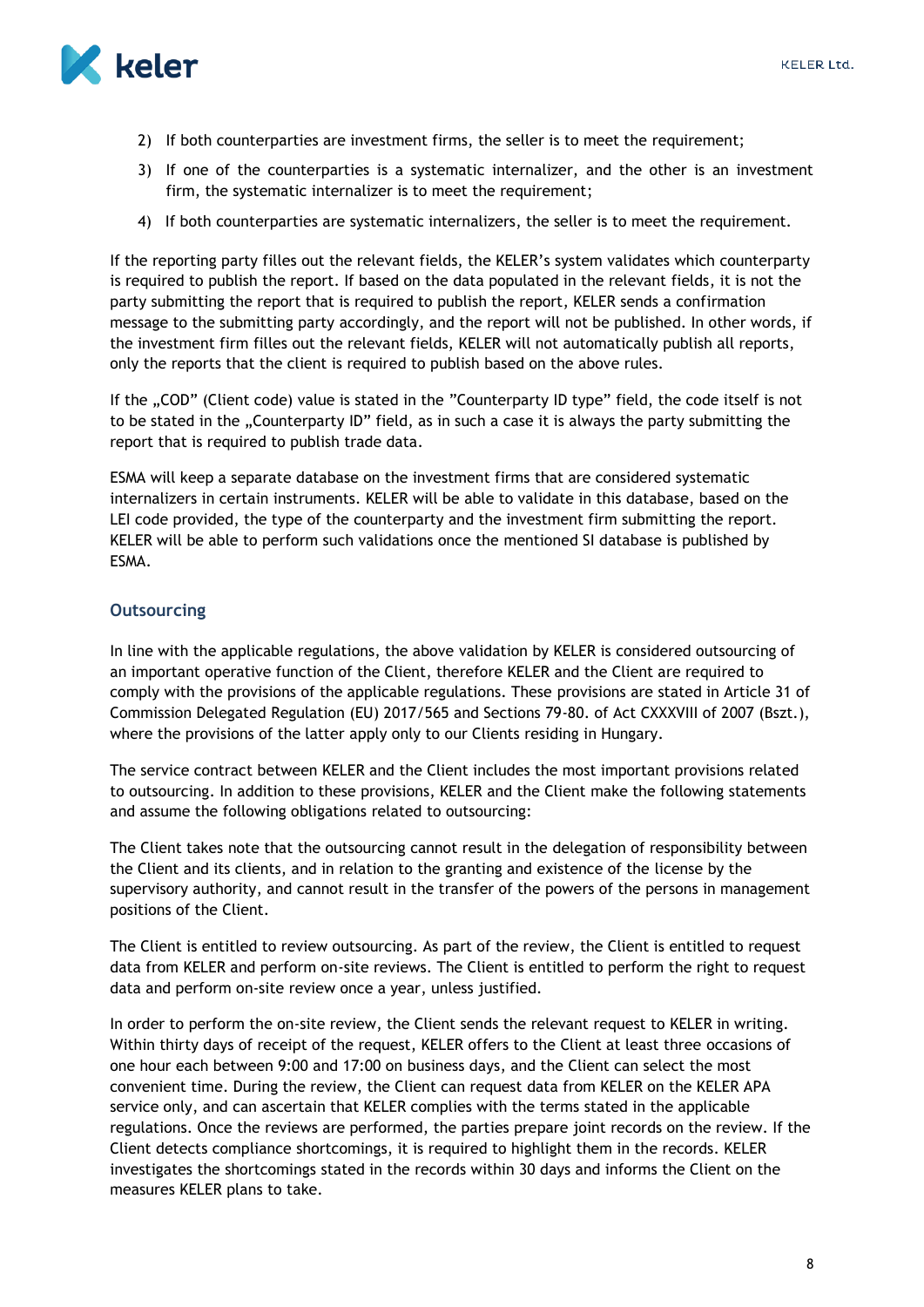

When the above right to review is exercised, the Client cannot become aware of third party business, securities or bank secrets.

KELER states that

a) it has the ability, capacity, sufficient resources, appropriate organizational structure supporting the performance of the outsourced functions, and any authorization required by law to perform the outsourced functions, reliably and professionally;

b) it carries out the outsourced services effectively and in compliance with applicable law and regulatory requirements, and to this end the firm has established methods and procedures for assessing the standard of performance of the service provider and for reviewing on an ongoing basis the services provided by the service provider;

c) it properly supervises the carrying out of the outsourced functions, and adequately manages the risks associated with the outsourcing;

d) it discloses to the Client any development that may have a material impact on its ability to carry out the outsourced functions effectively and in compliance with applicable laws and regulatory requirements.

#### **Reporting beyond the time limit vs. deferred reporting**

APA service providers are expected to publish the reports received as soon as possible. In line with the legal requirement, APAs have to publish transactions in equity like instruments within 1 minute after trade execution, and transactions in non-equity like instruments in 15 minutes.

KELER will not reject or assign any negative sign  $((, FLAG'')$  to reports for exceeding the time limit; we will publish these reports as necessary.

If a market participant fails regularly, even several times a day, to meet the reporting time limit stated in law, KELER, as APA will consult the participant, in line with the applicable legal requirements, on the need and possibility to terminate or at least decrease the extent of late reporting.

The applicable regulations allow trade publication beyond the above time limit in some cases, subject to prior approval by the competent authority. At the beginning, KELER will publish all received reports without checking whether the possibility of deferred publication exists in relation to the trade concerned.

As stated in the KELER message specification, clients can indicate the intention of deferred publication in the "Trade Publication indicator" field at the time the report is submitted to KELER.

#### **Modification of data by the APA**

Legal regulations expect that at the request of clients APA service providers are able to modify the content of already published reports. For this reason, the rights management system allows KELER to cancel/modify submitted and already published reports on behalf of clients, at the request of clients (in justified cases, when the client is not able to act).

This would be the basis of BCP processes also to ensure that reports e-mailed by clients can be modified if communication is disrupted between the KELER TR system and the Client.

#### **Possibilities to meet the post-trade transparency requirement**

Post-trade transparency reports can be sent to KELER in two ways: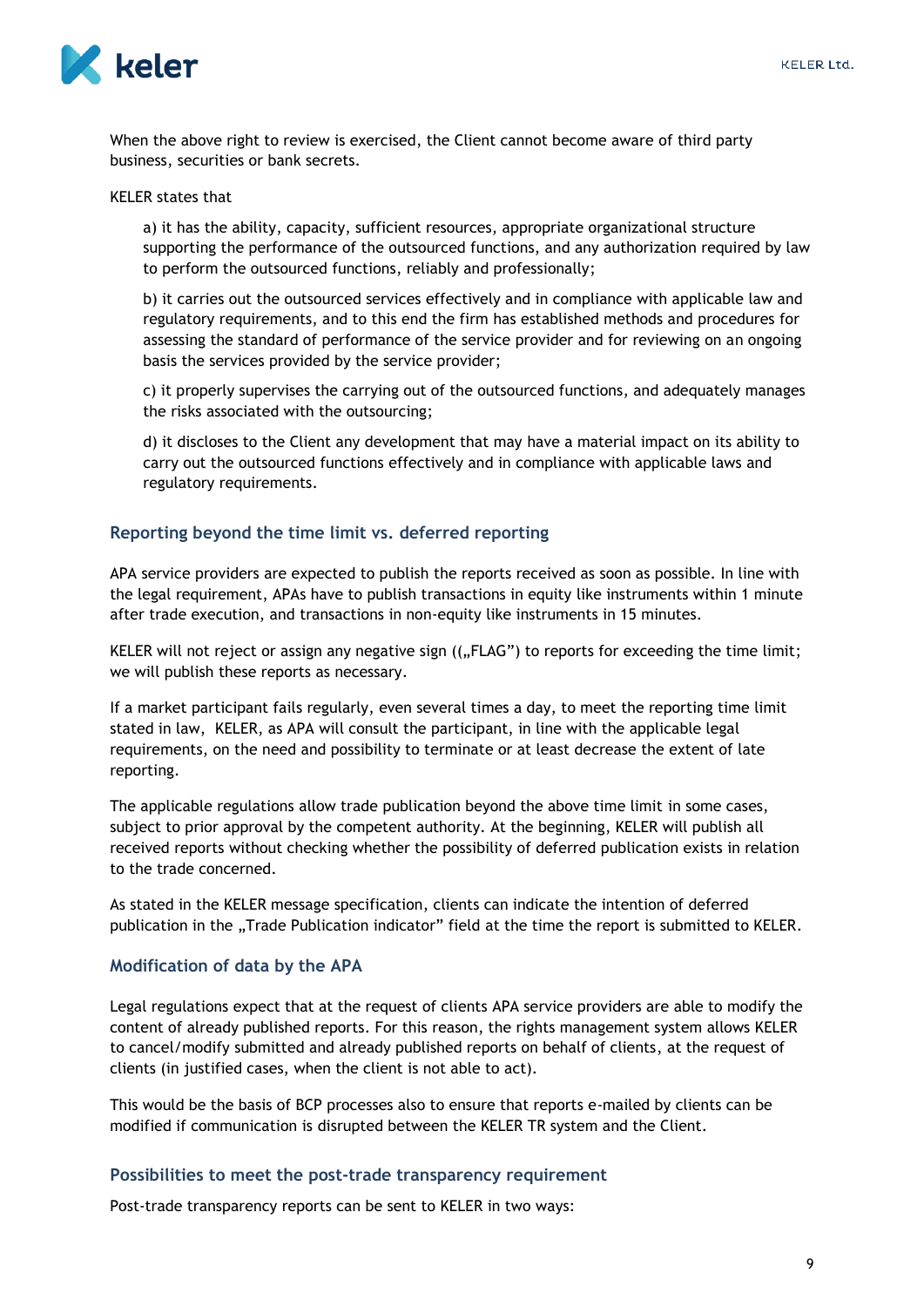

- 1. manually uploading into the KELER TR system the report submitted in the expected XML format;
- 2. automatically uploading the report via the web-service.

In light of the required publication time limits (1 and 15 minutes), the best solution would be to submit reports via the web-service, meaning the creation of automated communication between KELER and the Client.

Based on its legal interpretation, KELER expects the reporting party to report separately all trades that are subject to trade transparency. This is because the short time limit of publication would result in delays if Clients stated in one report several trades made at different times (except for the rules on aggregation). Furthermore, KELER as APA is required to perform various validations before report publication, also within the time limit stated.

# **Fields in the KELER TR system**

In the case of both uploading possibilities, report status, confirmations, any error notices will be available in the KELER Trade Reporting system.

Post-trade transparency reports and basic information (upload ID, channel of submission, time of upload, uploading person and report status) will be available in the "**Transaction monitoring**" menu item.

The "Trade monitoring" interface will show detailed report data.

Basic data:

- $\triangleright$  Upload ID (KELER TR system upload ID i.e. the serial number of the uploaded trade),
- $\triangleright$  TIC,
- $\triangleright$  Original trade reference
- $\triangleright$  Time of trading
- $\triangleright$  Time of publication
- $>$  ISIN
- $\triangleright$  FLAGs
- $\triangleright$  Status

Additional optional data (in addition to basic data):

- $\triangleright$  Product type (values stated in the Product type fields);
- $\triangleright$  Product subtype (for derivatives);
- $\triangleright$  Price and unit;
- $\triangleright$  Quantity and unit;
- > Counterparty ID;
- $\triangleright$  Total quantity.

The result of the above filtering can be downloaded in MS Excel spreadsheet format.

Furthermore, related to post-trade transparency, an interface with key statistics will be available. The query time period can be stated there. Then the following data will be listed:

**Number of submitted reports:** The total number of submitted and accepted post-trade reports during the period concerned. It is important to note that the KELER TR system performs logic and content validation also, but format validation is completed before the report is received in the system. Thus, if a submitted report has format error, KELER does not receive the report, and the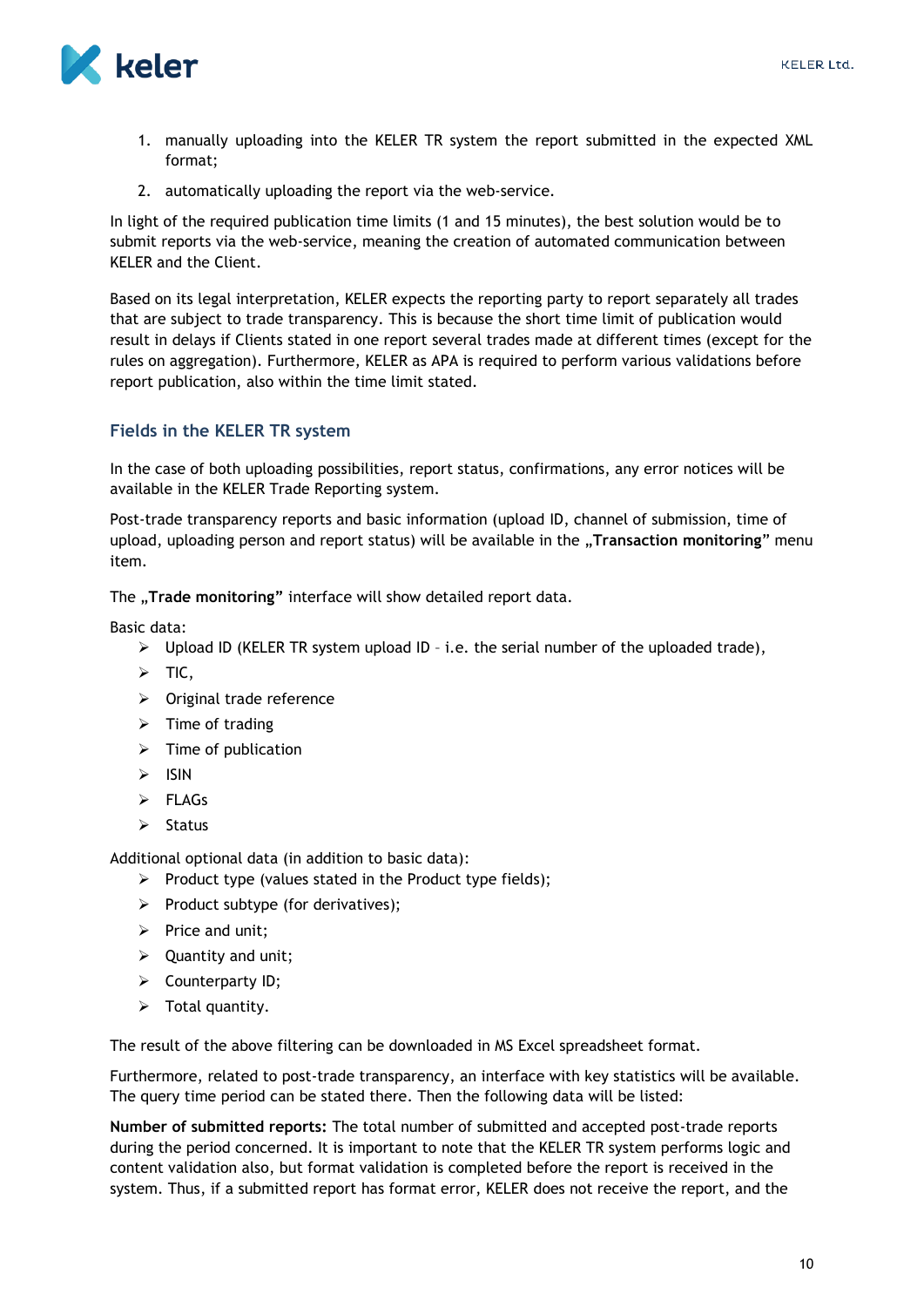

report will not get to the TR system, it will not be included in this report either.

**Number of erroneous reports:** The number of reports that the KELER TR system accepted in terms of format but rejected for logic error.

**Number of corrected reports:** The total number of originally erroneous but then corrected reports.

**Number of trades not reported based on regulation:** The reports that KELER accepted, are correct in terms of logic and format, but are not published.

This can be due to two reasons:

- the client stated value "0" in the "Trade Publication indicator" field, or
- based on the provisions of regulations, it is not the market participant but the counterparty that is required to disclose trade data.

**Number of published reports:** The number of reports that KELER published during the period concerned. The total number of reports accepted by KELER minus the reports rejected for errors, the reports not published based on regulation, plus the corrected items will result in the number of published reports.

Detailed reports and related data will be listed when the numerical values are clicked. The list can be exported into MS Excel.

# **Report validation**

Regulations require APA service providers to perform content validation in addition to format validation. If service providers find that the submitted report is likely to be erroneous, the repot cannot be published.

The requirement related to validations is stated in the applicable RTS (RTS 13):

*"An APA shall set up and maintain appropriate arrangements to identify on receipt trade reports that are incomplete or contain information that is likely to be erroneous. These arrangements shall include automated price and volume alerts, taking into account*

- *a) the sector and the segment in which the financial instrument is traded;*
- *b) liquidity levels, including historical trading levels;*
- *c) appropriate price and volume benchmarks;*
- *d) if needed, other parameters according to the characteristics of the financial instrument.*

*Where an APA determines that a trade report it receives is incomplete or contains information that is likely to be erroneous, it shall not publish that trade report and shall promptly alert the investment firm submitting the trade report."*

In light of the above, KELER validates the content of the following fields also related to the posttrade reports submitted into its system:

- in the **Instrument ID** field the ISIN Code is validated. No validation is performed if content other than ISIN Code is stated.
- in the **Price** field the value stated is validated. Comparison with the price data available at the time the reported trade is made. Price data validation is not always performed: for example price is not validated for a special or complex derivative product.
- $\triangleright$  in the **Quantity** field the free float of the ISIN Code stated and the quantity stated in the report are checked.